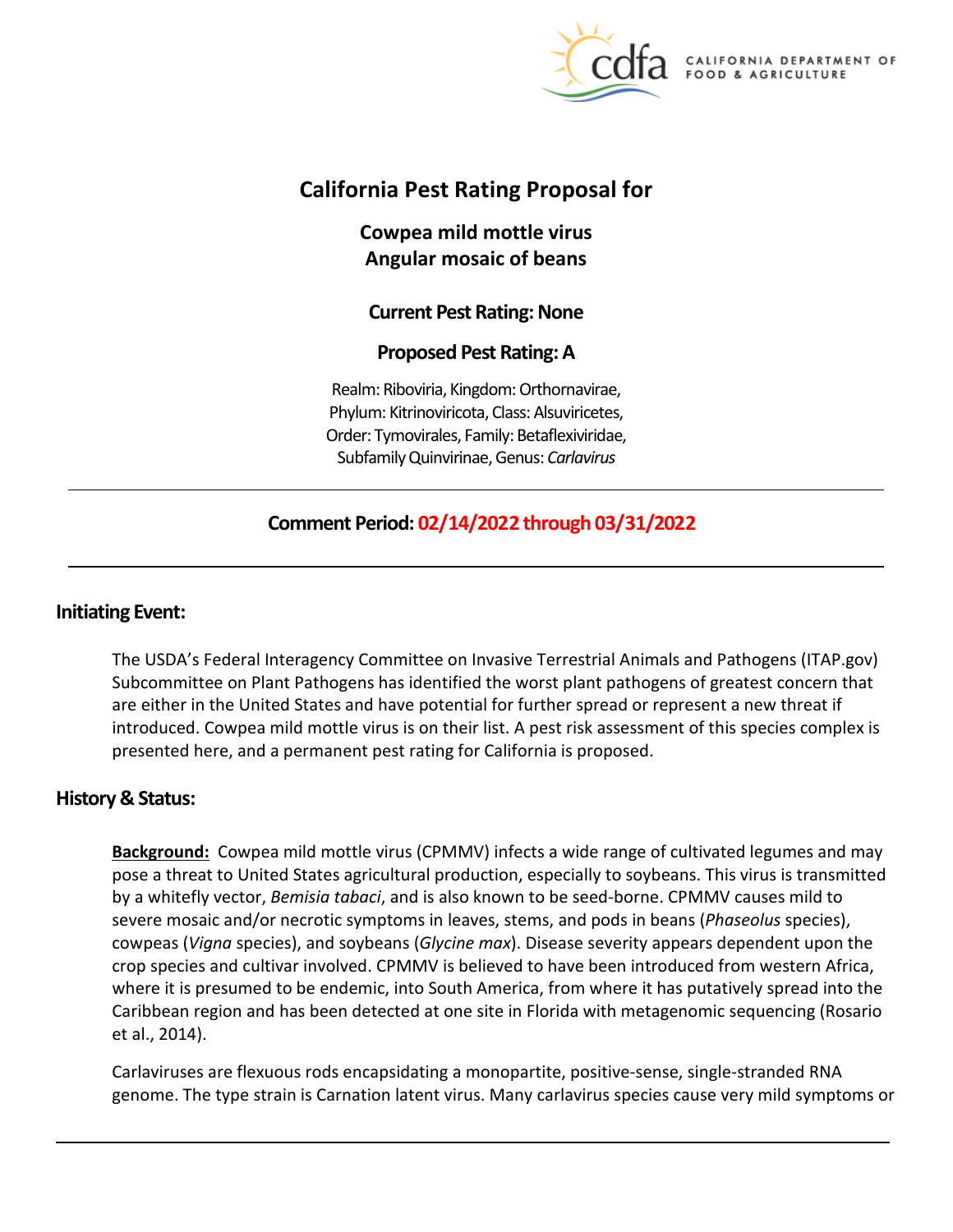

are completely symptomless. But some, such as blueberry scorch virus, can cause severe symptoms. Carlaviruses produce particles in the cytoplasm of plant cells, singly or in masses. CPMMV forms inclusion bodies having a feather-like appearance in infected cells that differs from that of inclusion bodies observed for aphid-transmitted viruses (Brunt et al., 1983). Carlaviruses are primarily transmitted non-persistently by aphids or by vegetative propagation with infected plant material, and most are of minor economic importance. CPMMV is unique as it can be very damaging and it is transmitted by the silverleaf whitefly, *Bemisia tabaci*, in a non-persistent mode Some sap transmission occurs by contact of infected and healthy plants and by handling. CPMMV is also transmitted through seed (Brown, 2020). The vector, *Bemisia tabaci*, is widespread in California and C-rated (PDR database).

*Hosts:* Although most of its natural hosts are leguminous species, CPMMV also occurs naturally in tomatoes in Israel and Nigeria. Isolates of the virus are readily sap-transmissible experimentally to many species of the Fabaceae, and to other families.

*Arachis hypogaea* (groundnut), *Browallia speciosa*, *Cajanus cajan* (pigeon pea), *Calopogonium mucunoides* (calopo), *Canavalia ensiformis* (jack bean), *Centrosema pubescens* (centro), *Chenopodium giganteum* (large lambsquarters), *Chenopodium quinoa* (quinoa), *Desmodium tortuosum* (Florida beggarweed), *Glycine max* (soybean), *Macrotyloma uniflorum* (horsegram), *Mirabilis jalapa* (four o'clock flower), *Mucuna pruriens* (velvet bean), *Nicotiana clevelandii*, *Phaseolus lunatus* (lima bean), *Phaseolus radiata*, *Phaseolus vulgaris* (common bean), *Pisum sativum* (pea), *Psophocarpus tetragonolobus* (winged bean), *Rhynchosia minima*, *Salvia hispanica*, *Sida, Solanum lycopersicum*  (tomato), *Solanum melongena* (eggplant), *Stylosanthes gracile*, *Tephrosia villosa*, *Theobroma cacao*  (cocoa), *Trifolium incarnatum* (crimson clover), *Vicia faba* (faba bean), *Vigna mungo* (black gram), *Vigna radiata* (mung bean), *Vigna unguiculata* (cowpea), *Vigna unguiculata* subsp. *sesquipedalis*  (asparagus bean), *Voandzeia subterranea* (bambara groundnut) (Brown, 2020).

*Symptoms*: The symptoms are not diagnostic enough to separate CPMMV visually from other viruses. In general, infected cowpeas, groundnuts, soybeans, tomatoes, and French bean produce leaves with mild to severe chlorotic mottling occasionally accompanied by distortion and stunting. There can be abnormal colors, forms and patterns on the leaves, and whole plants can be dwarfed (Brown, 2020). Differential symptom development can be observed in the same host species and is thought to be due to differences in virulence between the viral isolates, differential susceptibility among the different host plant species and their respective cultivars, and/or to widely variable environmental conditions that occur in different CPMMV affected locales (Rosario et al., 2014). Symptoms on infected soybeans were associated with flower dropping and poor development of the pods. Seed harvested from infected plants showed severe deformation and reduced weight, compared to seeds from healthy, virus-free plants (Rodrigues et al., 2008).

*Transmission:* The only insect vector of CPMMV is the whitefly *Bemisia tabaci*. It transmits the virus in a non-persistent manner and is non-circulative and unlikely to be transovarially transmitted (Muniyappa and Reddy, 1983). Seed transmission is known to occur in many diverse legume crops. It's likely that plants that become infected through the seed serve as primary sites of infection for further spread by whiteflies within and to adjacent susceptible crops and weeds. Perennial weed species naturally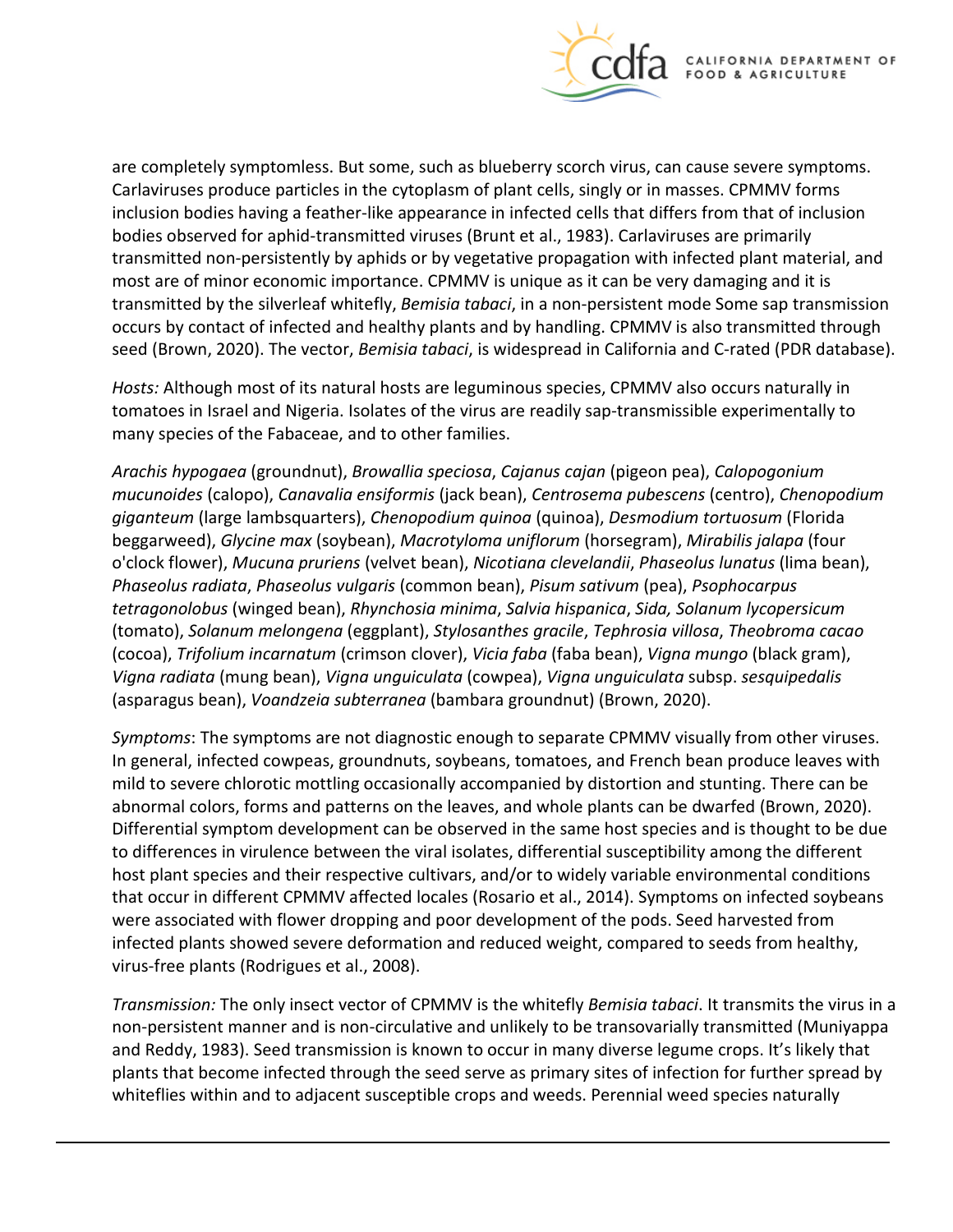

infected by CPMMV are possibly important sources of infection for both tomatoes and leguminous crops (Monsour et al., 1998).

*Damage Potential:* Yield losses due to CPMMV infection of legume crops vary widely and range from 10-80% depending on virus isolate and host species or genotype. Impacts of the virus have been reported primarily from Africa and India. Yield loss in soybean crops in Argentina and Brazil have been extreme in some genotypes, particularly those expressing stem necrosis, and losses ranged from 10- 100%, presumably from introductions of CPMMV infected seed. The estimates of crop damage have been best documented based on recent outbreaks in South American countries, where a major breeding program was initiated, particularly in Brazil, to combat the virus disease (Arias et al., 2015; Brown, 2020). In Brazil, CPMMV infection significantly reduced the plant height, the number of pods per plant and the 1,000-grain weight. In addition, estimated yield losses ranged from 174 to 638 kg/ha, depending on the cultivar. It was found to be seedborne and asymptomatic in some of the tested cultivars (da Silva et al., 2020).

If introduced, CPMMV has great potential to spread through seed, on infected ornamental or vegetable transplants, and by the viruliferous whiteflies. The most important potential host of CPMMV in the United States is soybean, which has low acreages in California. Common bean (dry and fresh market), cowpea, garbanzo bean, and peanut, particularly when grown in mild climate locales where the whitefly vector is endemic and typically abundant during the warmest part of the growing season are also at risk.

**Worldwide Distribution**: Africa: *Benin, Burkina Faso, Cote d'Ivoire, Egypt, Eswatini, Ghana, Kenya, Malawi, Mozambique, Nigeria, Sudan, Tanzania, Togo, Uganda, Zambia*. America: *Argentina, Brazil, Mexico, Puerto Rico, United States of America* (Florida, Oklahoma), *Venezuela*. Asia: *China, India, Indonesia, Iran, Iraq, Israel, Jordan, Malaysia, Taiwan, Thailand, Yemen*. Oceania: *Australia, Fiji, Papua New Guinea, Solomon Islands* (EPPO, 2021; CABI-CPC, 2021)

**Official Control:** Cowpea mild mottle virus is on the USDA PCIT's harmful organism list for Albania, European Union, French Polynesia, Georgia, Guatemala, Holy See (Vatican City State), Honduras, Japan, Republic of Korea, Republic of Moldova, Monaco, Morocco, New Caledonia, Nicaragua, Panama, Paraguay, San Marino, Serbia, Syrian Arab Republic, Taiwan, Thailand, Turkey, United Kingdom, Uruguay (USDA, 2021). It is on the EPPO's A1 list for Bahrain, European Union, and Turkey, on the A2 list for Jordan, and a quarantine pest for Moldova, Tunisia, and the United States of America (EPPO, 2021)

### **California Distribution**: None

### **California Interceptions:** None

The risk Cowpea mild mottle virus would pose to California is evaluated below.

# **Consequences of Introduction:**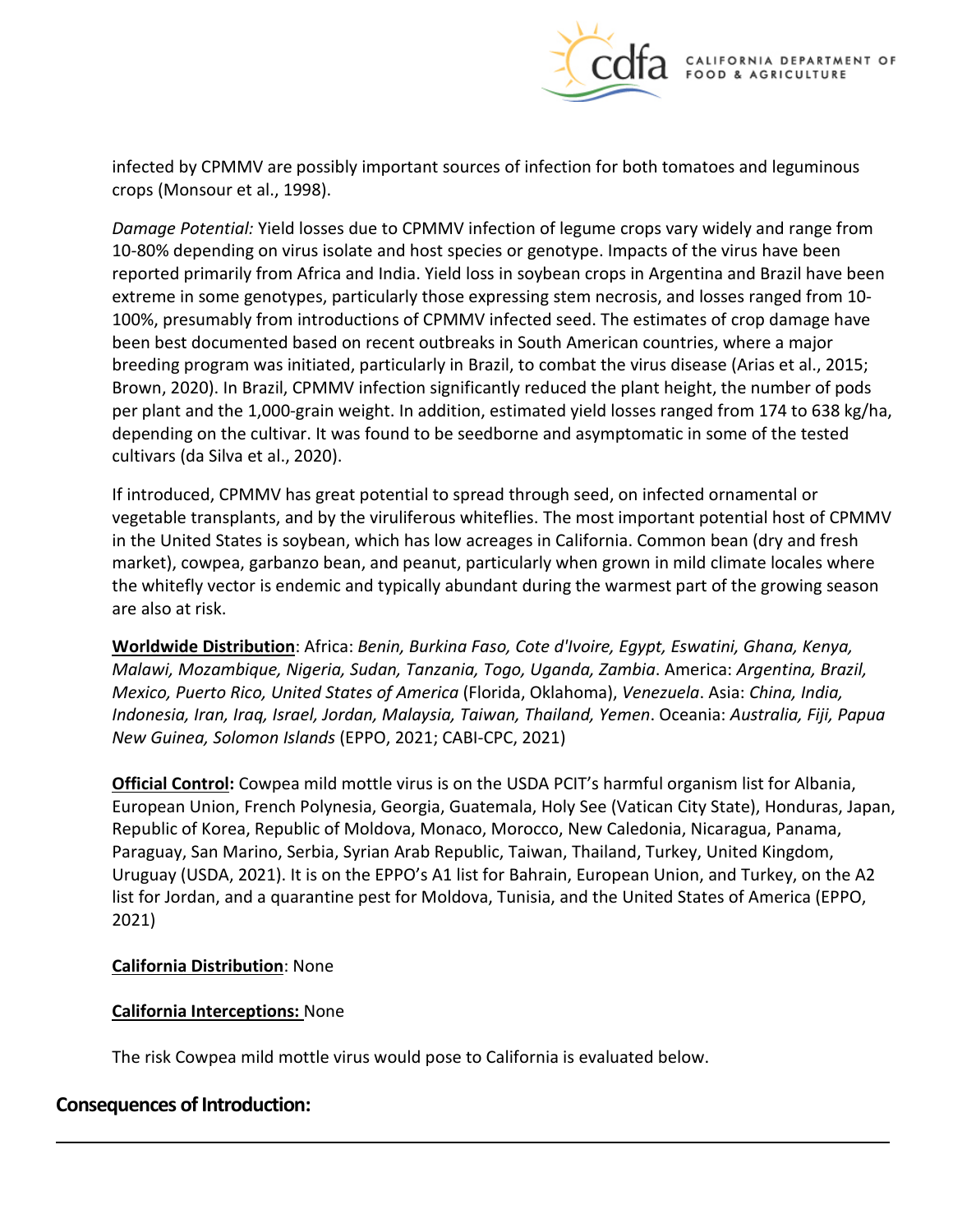

**1) Climate/Host Interaction:** This pathogen is likely to be found anywhere its hosts can grow.

Evaluate if the pest would have suitable hosts and climate to establish in California.

- **Score**: **3**
- Low (1) Not likely to establish in California; or likely to establish in very limited areas.
- Medium (2) may be able to establish in a larger but limited part of California.
- **- High (3) likely to establish a widespread distribution in California.**
- **2) Known Pest Host Range:** The host range is large including cultivated crops and annual and perennial weeds.

Evaluate the host range of the pest.

**Score: 3** 

- Low (1) has a very limited host range.
- Medium (2) has a moderate host range.
- **- High (3) has a wide host range.**
- **3) Pest Reproductive Potential:** The virus reproduces in host plants. It can be vectored by whiteflies, including one species that is widespread in California.

Evaluate the natural and artificial dispersal potential of the pest.

**Score: 3** 

- Low (1) does not have high reproductive or dispersal potential.
- Medium (2) has either high reproductive or dispersal potential.
- **- High (3) has both high reproduction and dispersal potential.**
- **4) Economic Impact:** CPMMV has high potential for rapid spread and could be difficult to control, particularly in areas where the whitefly vector is abundant

Evaluate the economic impact of the pest to California using the criteria below.

### **Economic Impact: A, C, E**

- **A. The pest could lower crop yield.**
- B. The pest could lower crop value (includes increasing crop production costs).
- **C. The pest could trigger the loss of markets (includes quarantines).**
- D. The pest could negatively change normal cultural practices.
- **E. The pest can vector, or is vectored, by another pestiferous organism.**
- F. The organism is injurious or poisonous to agriculturally important animals.
- G. The organism can interfere with the delivery or supply of water for agricultural uses.

## **Economic Impact Score**: **3**

- Low (1) causes 0 or 1 of these impacts.
- Medium (2) causes 2 of these impacts.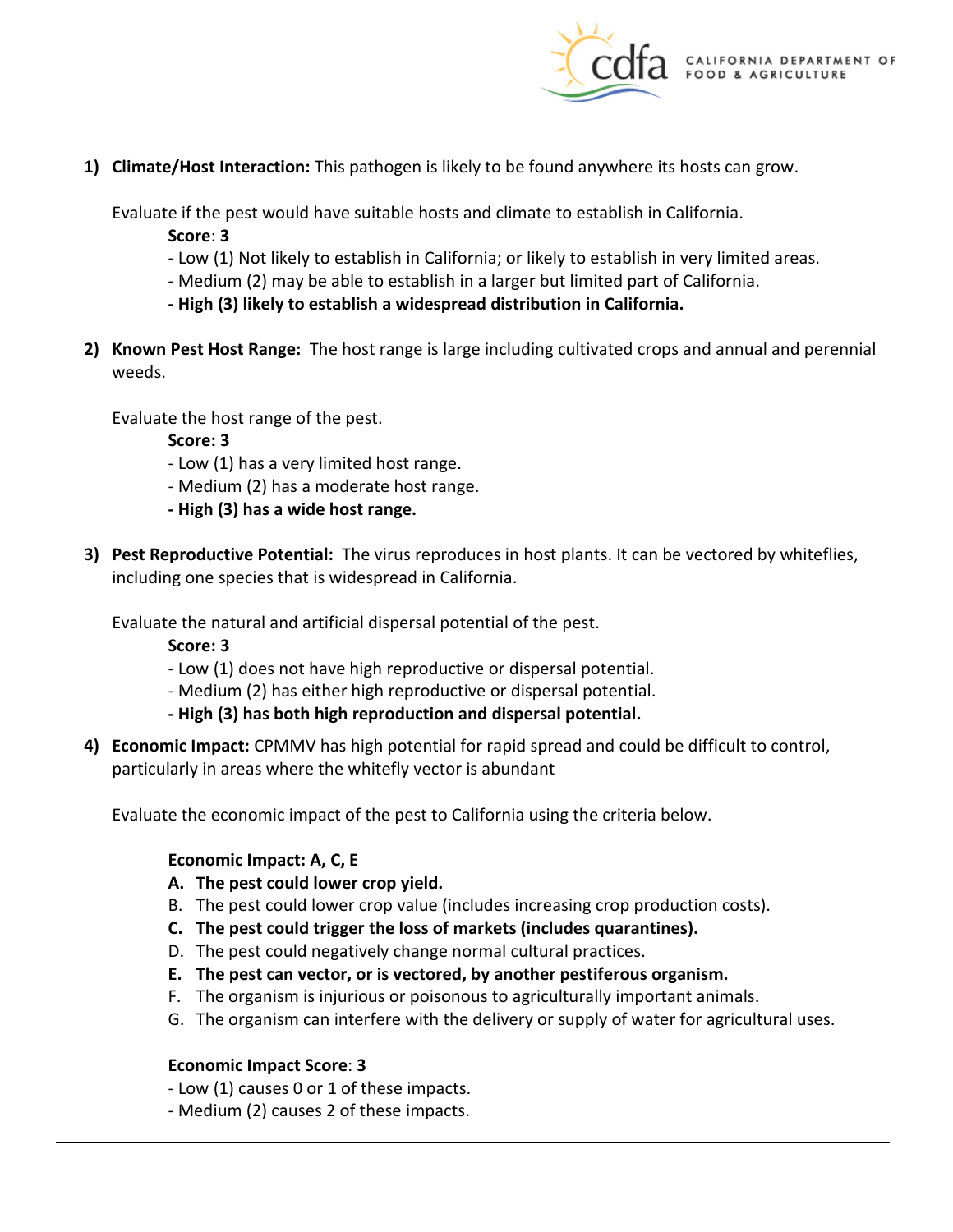

**- High (3) causes 3 or more of these impacts**.

**5) Environmental Impact:** With the threat to soybeans, a first detection in the United States is likely to trigger a quarantine response and an Emergency Action Notice from the USDA.

Evaluate the environmental impact of the pest to California using the criteria below

### **Environmental Impact: D**

- A. The pest could have a significant environmental impact such as lowering biodiversity, disrupting natural communities, or changing ecosystem processes.
- B. The pest could directly affect threatened or endangered species.
- C. The pest could impact threatened or endangered species by disrupting critical habitats.
- **D. The pest could trigger additional official or private treatment programs.**
- E. The pest significantly impacts cultural practices, home/urban gardening or ornamental plantings.

#### **Environmental Impact Score: 2**

- Low (1) causes none of the above to occur.
- **- Medium (2) causes one of the above to occur.**
- High (3) causes two or more of the above to occur.

## **Consequences of Introduction to California for Cowpea mild mottle mosaic virus: High**

Add up the total score and include it here. **14**   $-Low = 5-8$  points -Medium = 9-12 points -**High = 13-15 points** 

**6) Post Entry Distribution and Survey Information**: Evaluate the known distribution in California. Only official records identified by a taxonomic expert and supported by voucher specimens deposited in natural history collections should be considered. Pest incursions that have been eradicated, are under eradication, or have been delimited with no further detections should not be included.

### *Evaluation is 'not established***'**.

### **Score: 0**

### **-Not established (0) Pest never detected in California or known only from incursions.**

**-**Low (-1) Pest has a localized distribution in California or is established in one suitable climate/host area (region).

-Medium (-2) Pest is widespread in California but not fully established in the endangered area, or pest established in two contiguous suitable climate/host areas.

-High (-3) Pest has fully established in the endangered area, or pest is reported in more than two contiguous or non-contiguous suitable climate/host areas.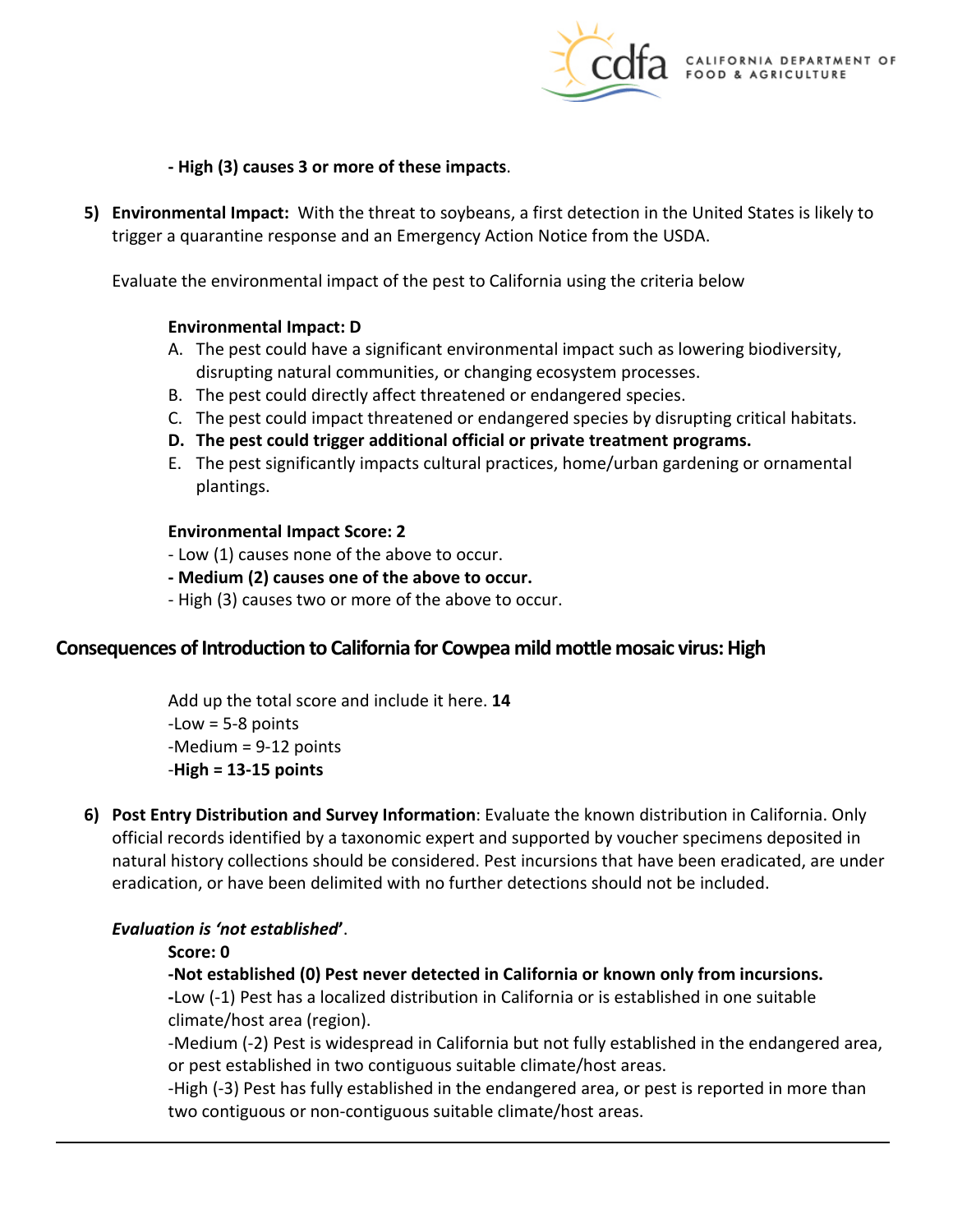

**7) The final score is** the consequences of introduction score minus the post entry distribution and survey information score: (Score)

*Final Score: Score of Consequences of Introduction – Score of Post Entry Distribution and Survey Information = 14* 

## **Uncertainty:**

Although the epidemiology of CPMMV in temperate (as opposed to tropical) climates has not been studied, it seems likely that the virus could survive from season to season with infected plants (asymptomatic or symptomatic) in the mild climate zones in the United States, after an accidental introduction by seed or with the whitefly vector. An isolate of CPMMV has already been identified in whiteflies from Florida (Rosario et al. 2014), however, the exact origin of this isolate has not been determined, nor is it known if CPMMV is more widely distributed in Florida or other states where whiteflies occur. Currently, no monitoring is carried out to study the potential for, or to detect actual, introductions of CPPMV into the United States (Brown and Rodrigues, 2017).

## **Conclusion and Rating Justification:**

Based on the evidence provided above the proposed rating for Cowpea mild mottle virus is A.

### **References:**

Arias, C. A. A., Almeida, A. M. R., Mituti, R., and Kitajima E. W. 2015. Inheritance of tolerance to Cowpea mild mottle virus in soybean. Crop Breeding Appl. Biotechnol. 15(3)132-138.

Brown J K, 2020. Cowpea mild mottle virus (angular mosaic of beans). Crop Protection Compendium. Wallingford, UK: CABI. DOI:10.1079/CPC.15735.20210204891

Brown, J. K., and Rodrigues, J. C.V. 2017. USDA CPMMV Recovery Plan. CPMMV\_RecoveryPlan\_revised Dec 20.2017\_ Brown.docx. Accessed 12/13/2021

Brunt, A. A., Atkey, P. T., and Woods, R. D. 1983. Intercellular occurrence of cowpea mild mottle virus in two unrelated plant species. Intervirology 20:137-142

CABI Crop Production Compendium 2021. Cowpea mild mottle virus [https://www.cabi.org/cpc/datasheet/15735 Accessed 12/10/2021](https://www.cabi.org/cpc/datasheet/15735%20Accessed%2012/10/2021) 

da Silva, F.B., Muller, C., Bello, V.H., Watanabe, L.F.M., De Marchi, B.R., Fusco, L.M., Ribeiro-Junior, M.R., Minozzi, G.B., Vivan, L.M., Tamai, M.A. and Farias, J.R., 2020. Effects of cowpea mild mottle virus on soybean cultivars in Brazil. PeerJ, 8, p.e9828.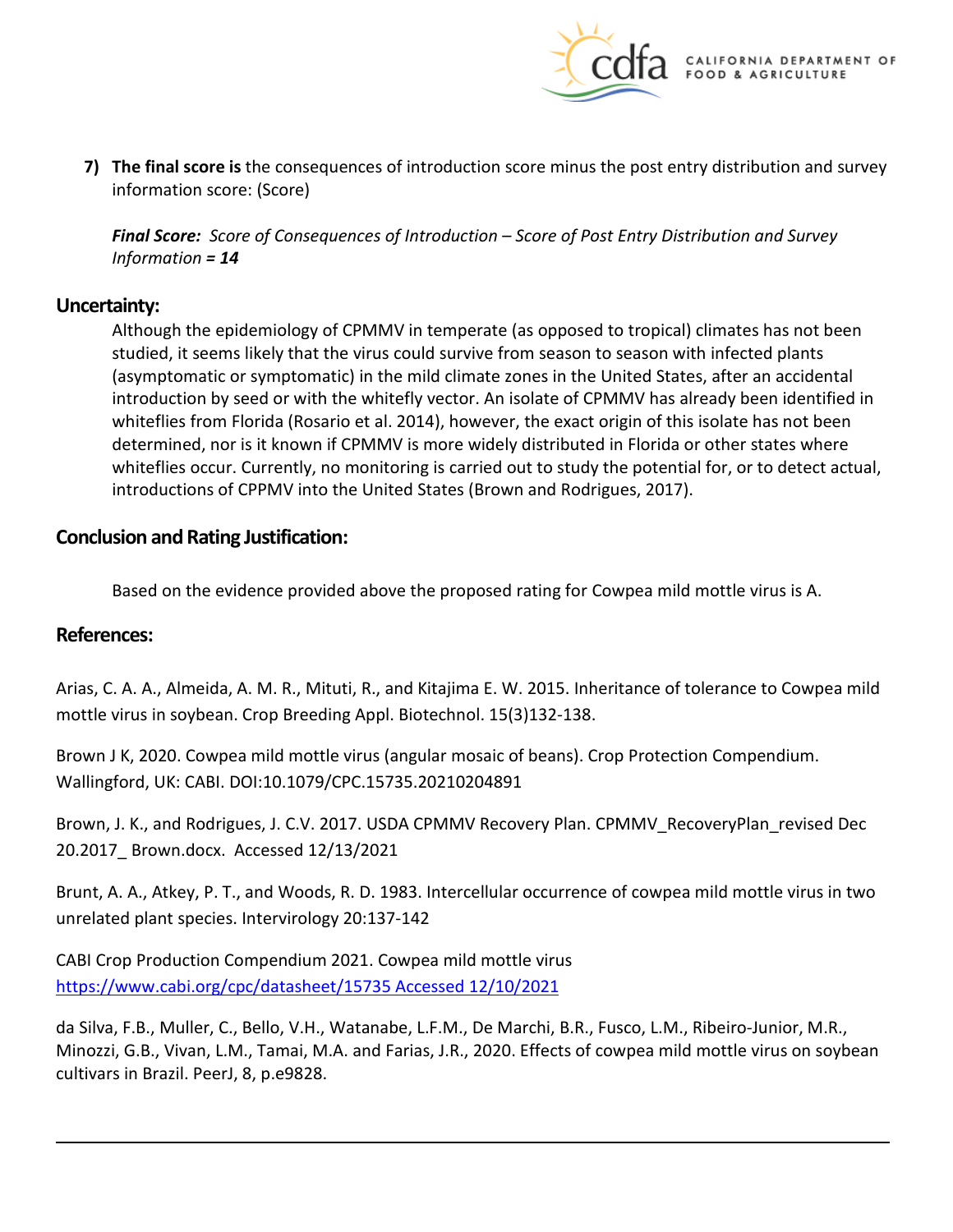

EPPO Global Database. 2021. Cowpea mild mottle virus [https://gd.eppo.int/taxon/CPMMV0. Accessed](https://gd.eppo.int/taxon/CPMMV0.%20Accessed%2012/10/21)  [12/10/21](https://gd.eppo.int/taxon/CPMMV0.%20Accessed%2012/10/21) 

Monsour, A., Al-Musa, A., Vetten, J.H., and Lesemann, D.-E. 1998. Properties of a cowpea mild mottle virus (CMMV) isolate from eggplant in Jordan and evidence from its biological and serological differences between CMMV isolates from leguminous and solanaceous hosts. J. Phytopathol. 146:539-547

Muniyappa, V, and Reddy, D. V. R. 1983. Transmission of cowpea mild mottle virus by *Bemisia tabaci* in a nonpersistent manner. Plant Dis. 67:391-393.

Rodrigues, J. C. V, Viteri, D., Estevez de Jensen C., and Kitajima, E. W. 2008. Occurrence of a whitefly transmitted Carlavirus in soybean in Puerto Rico. Phytopathology 98:S134.

Rosario, K., Capobianco, H., Ng, T. F. F., Breitbart, M., and Polston, J. E. 2014. RNA viral metagenome of whiteflies leads to the discovery and characterization of a whitefly transmitted carlavirus in North America. PLoS ONE 9: e86748

USDA Phytosanitary Certificate Issuance and Tracking System, Phytosanitary Export Database (PExD) Harmful Organisms Database Report. Cowpea mild mottle virus. Accessed 12/10/2021

# **Responsible Party:**

Heather J. Scheck, Primary Plant Pathologist/Nematologist, CDFA/PHPPS ECOPERS, 1220 N St Rm 221, Sacramento, CA 95814 Phone: (916) 654-1017, [permits\[@\]cdfa.ca.gov](https://permits[@]cdfa.ca.gov).

# **\*Comment Period: 02/14/2022 through 03/31/2022**

# **\*NOTE:**

You must be registered and logged in to post a comment. If you have registered and have not received the registration confirmation, please contact us at [permits\[@\]cdfa.ca.gov](https://permits[@]cdfa.ca.gov).

## **Comment Format:**

 Comments should refer to the appropriate California Pest Rating Proposal Form subsection(s) being commented on, as shown below.

**Example Comment:**